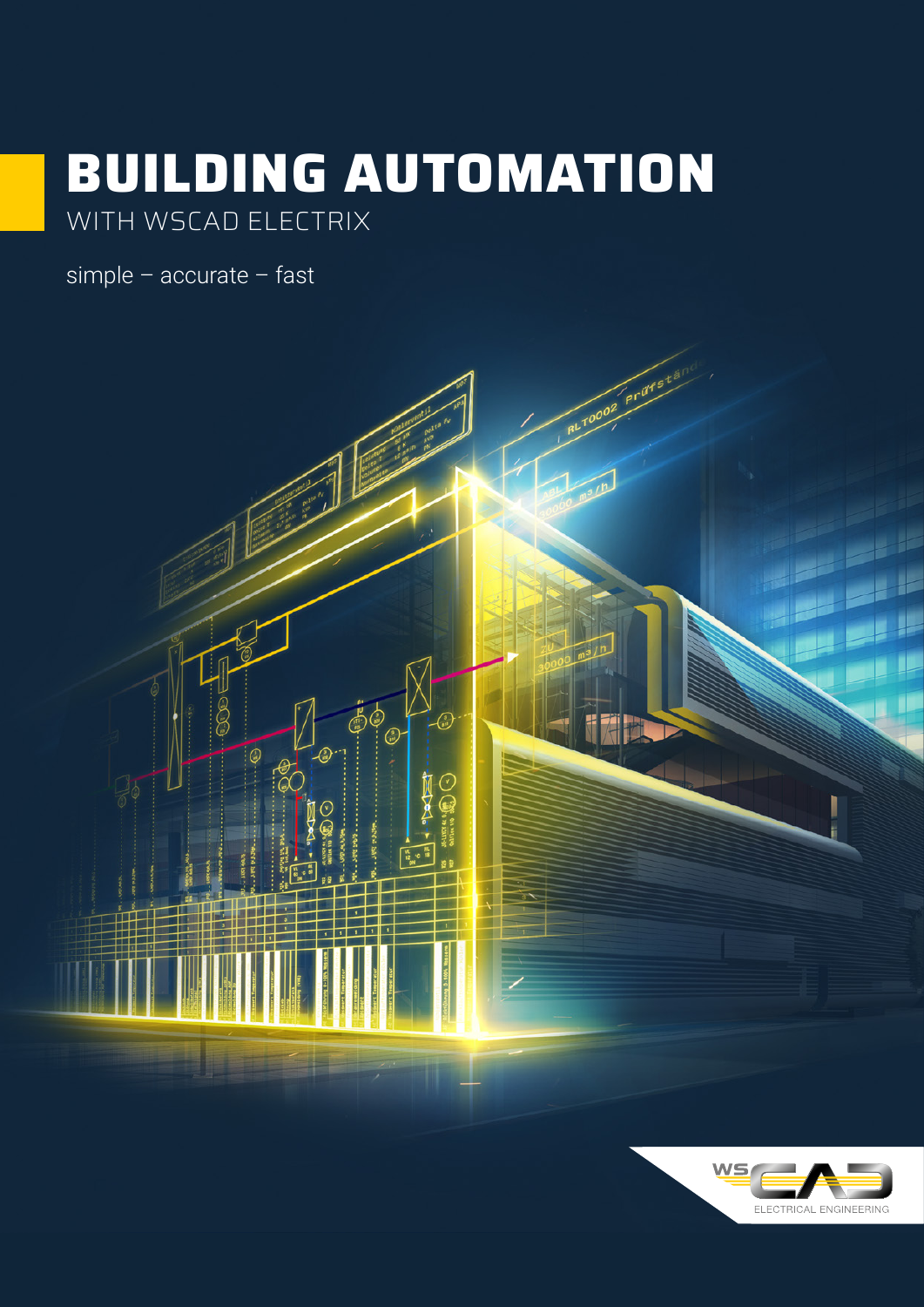

Wire quickly and safely via WSCAD Cabinet AR app and quickly call up all corresponding diagrams and data for components during maintenance.





\*These brands belong to third parties who have no connection with WSCAD GmbH.



Quickly create schemes using macros, collect data points and use them consistently

Read floor plans, place field devices and equip intelligence

Use all components that have already been created to develop schematic diagrams, generate terminal diagrams, connection and material lists

Quickly route cabinet structures using macros and connections, calculate wire lengths, instantly use generated data on NC machines to manufacture wires and cabinet doors without needing any additional licenses or costs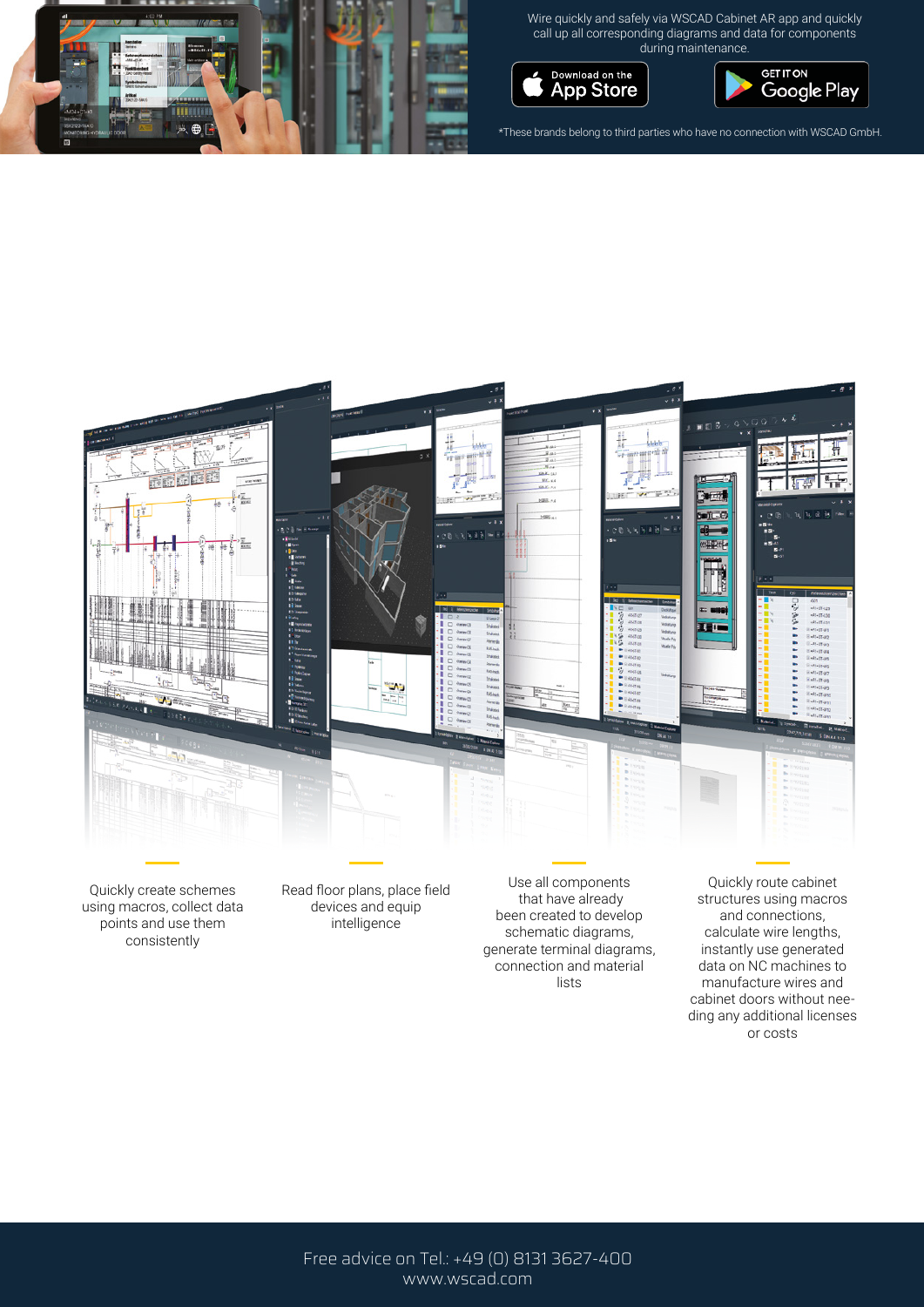## **WSCAD building and room automation**

Planning and documentation according to DIN EN ISO 16484 and VDI 3814/3813





WSCAD has played an active role in shaping and organising modern planning in building automation. The Building Automation module is one of six disciplines in WSCAD ELECTRIX. All functions such as PIK, UCS, parts or texts are linked to one another via the central database, and are instantly available in all disciplines. Changes are instantly executed in all plans and across all trades, components and data do not need to be compiled several times. Being able to structure and display all aspects in accordance with DIN EN 81346 results in clear location, function and product aspects. Re-using them is a piece of cake. Project planning using the three-layer model - unit, objects, properties - as well as documentation in the form of intelligent PDFs with cross-references and a tree structure, lays the foundation for intelligent project planning and transparent service: compliant with BACnet, or specific to the property. Fitters wire connections quickly and safely via the WS-CAD Cabinet AR app, and maintainers scan field devices and components and have instant access to all current plans - including UCS, 3D component views, full part data and original manufacturer data sheets.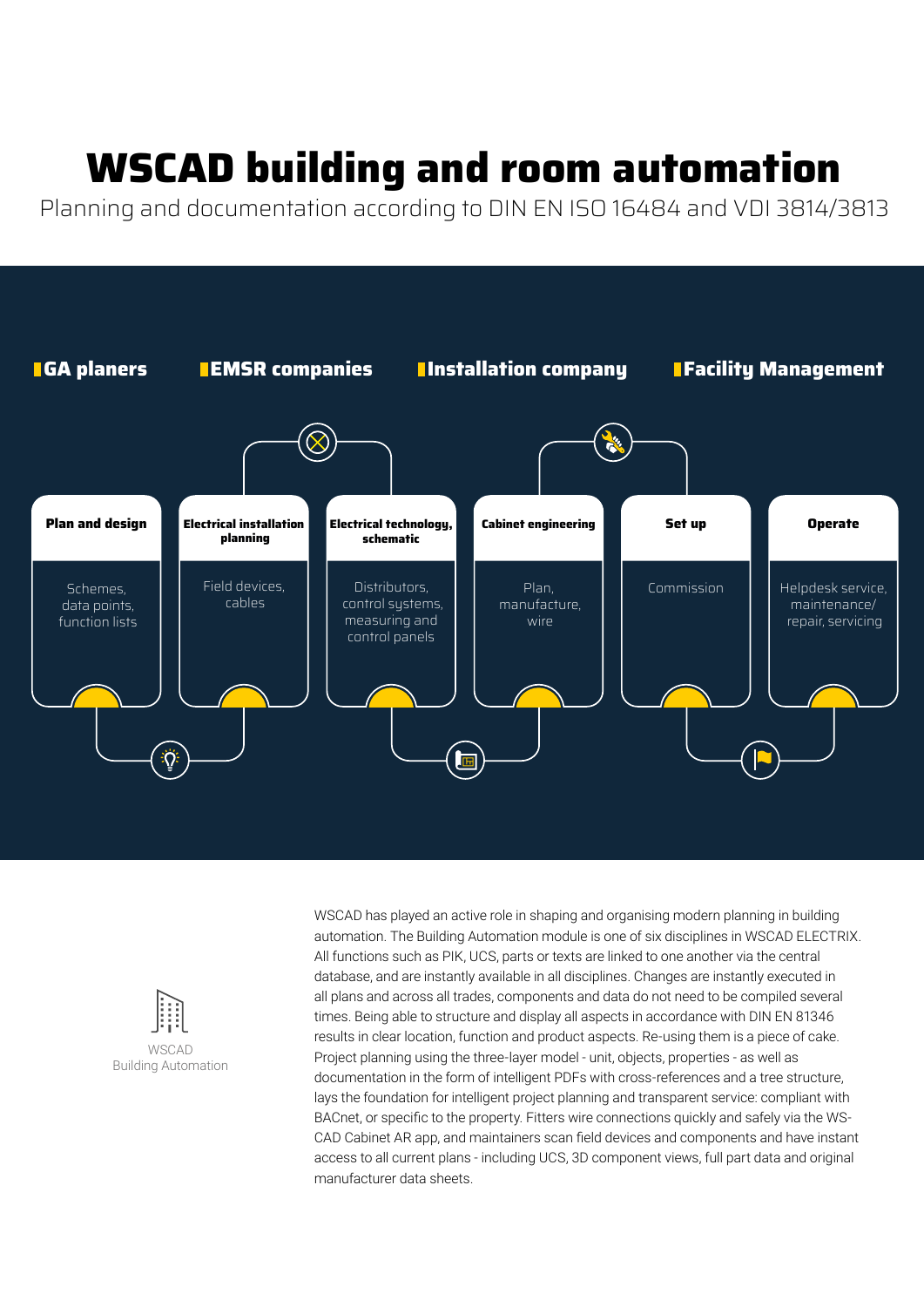#### The benefits at a glance

- "Little Closed BIM": Cross-trade planning in building automation
- Easily import DWG/DXF drawings for further processing
- **Link devices across disciplines with an active jump label**
- Use of wscaduniverse.com is included, with over 1.4 million electrical CAD symbols and part
	- data from more than 340 manufacturers, as well as native 3D data
- Insert additional documents as PDF, txt, xls, etc.
- Consistent data point management from schema to control system
- Structure and display all aspects at a higher level in accordance with DIN EN 81346 (function, location and product aspect)
- $\blacksquare$  Define the plant identification key (PIK) in various ways
- **Mechanisms to automate planning processes (standardising, structuring, macros,** generating plans and configuring)
- Generate compliant and complete documentation at the touch of a button
- The right data, always in the right place: Project export via WSCAD Cabinet AR App

#### WSCAD BA CONTROL

Perfectly suited for building automation, room automation and electrical installation: GA planners and MSR companies

- Create schemes more quickly with ready-made macros or via the wizard
- $E$  Easily place and move macros in the scheme
- **IMPORT SCHEMES (DWG/DXF, PDF) and incorporate them into the WSCAD data** structure
- Generate function lists according to VDI 3814 (buildings) and VDI 3813 (rooms), including individual object display (BACnet)
- Electrical installation diagrams: Import floor plans and drawings from DWG/DXF or PDF files that are true to scale, place field devices in the floor plan (positioning, installation planning), equip with intelligence, and continue working with them
- Generate cable lists from the floor plan with length calculation
- **Quantity surveying and report**

#### WSCAD BA PROJECT

For anyone who requires a comprehensive electrical and cabinet planning system alongside building automation and electrical installation: MSR companies, cabinet designers and electrical installers

Contents are the same as WSCAD BA CONTROL, including:

- Schematic diagrams (single and all-pole display)
- Automatically manage contactors, terminals, cables and part data from various manufacturers
- **PLC Manager for quick and intuitive control system design (PLC/DDC)**
- **Manage part with symbols and assign macro for all disciplines and data sheet** linking
- Scaled, convenient cabinet planning, and wiring lists are created automatically
- Detailed report, as well as a graphical cable and terminal diagram

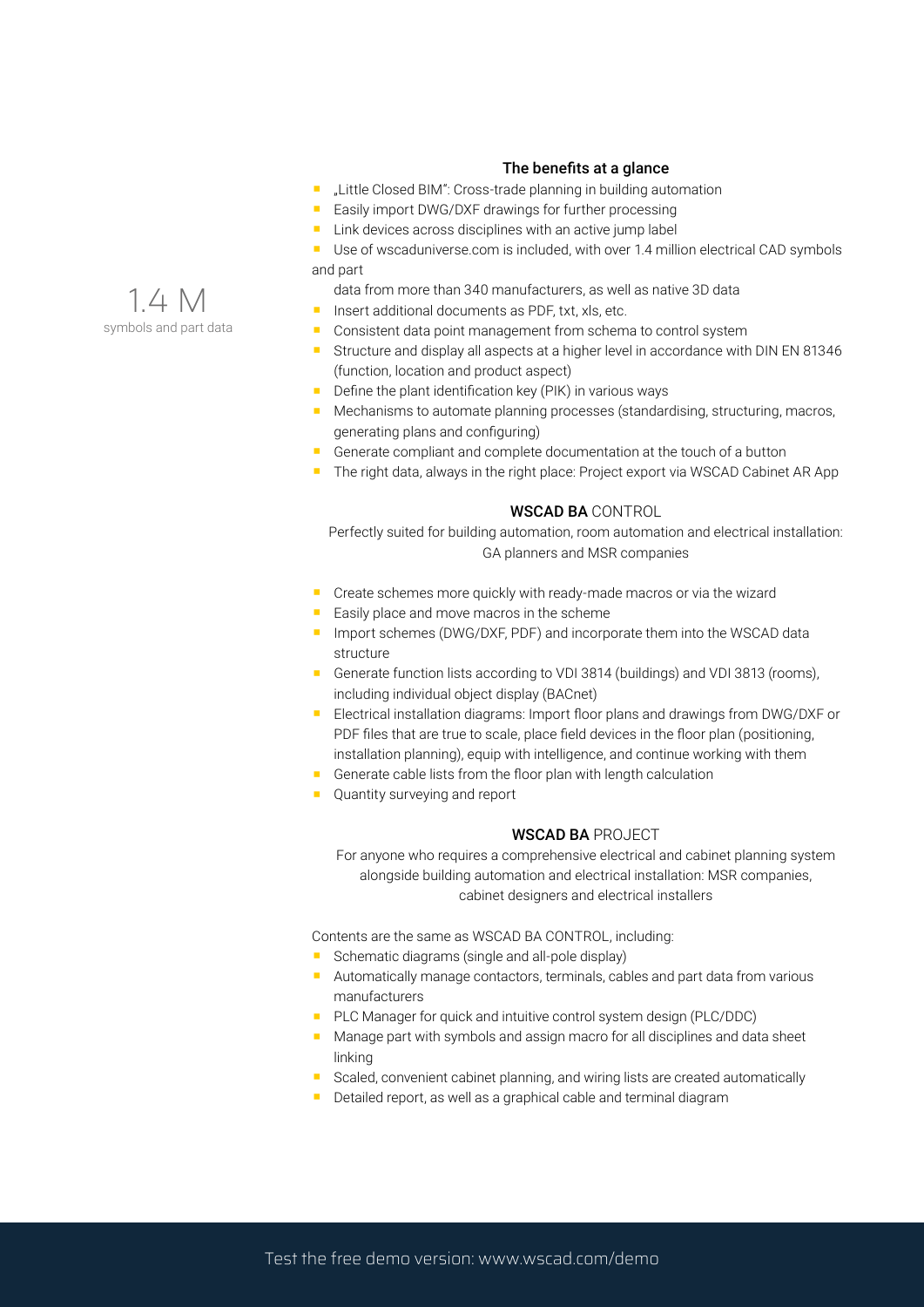### **Interdisciplinary Engineering with WSCAD**

| <b>Function</b>                                                                                        | <b>Benefit</b>                                                                                                                                   | <b>WSCAD</b><br><b>BA</b> | <b>Other</b><br><b>MEP</b><br><b>Software</b> | <b>Other elec-</b><br><b>trical CAD</b><br><b>Software</b> |
|--------------------------------------------------------------------------------------------------------|--------------------------------------------------------------------------------------------------------------------------------------------------|---------------------------|-----------------------------------------------|------------------------------------------------------------|
| Interdisciplinary work:<br>BA-Schemes -> installation drawing<br>-> circuit diagrams -> cabinet design | - Time saving<br>- Consistency in engineering data<br>- Improved quality<br>- No loss of information                                             |                           | X                                             | X                                                          |
| Free customizable datapoint addressing<br>concept                                                      | - Flexibly adjustable<br>- Changes and updates during<br>project duration possible                                                               | ✔                         | X                                             | X                                                          |
| Working with macros                                                                                    | - Freely configurable<br>- Easy to define own macros<br>- Variants and assignment of<br>properties<br>- User-friendly interface<br>- Time saving |                           | X                                             | $\blacktriangleright$                                      |
| Automatic generation of circuit diagrams<br>and automation schemes                                     | - Construct efficiently with macros<br>and win up to 75% time                                                                                    | $\blacktriangledown$      | $\mathbf x$                                   | X                                                          |
| Own part database (local and online)                                                                   | Efficient work by standardizing<br>and reusing the data                                                                                          | ✔                         | ✔                                             | V                                                          |
| Free plant structuring acc. to IEC 81346                                                               | - Clear structuring of the project<br>- Integration of the structure into<br>the addressing concept                                              | $\blacktriangledown$      | $\mathbf x$                                   | $\blacktriangledown$                                       |
| Symbols acc. to IEC 62424 and VDI 3813<br>and 3814                                                     | - Free and flexible construction with<br>symbol libraries                                                                                        |                           | X                                             | X                                                          |
| Generation of function lists acc. to IEC<br>16484                                                      | - BACnet compliant presentation                                                                                                                  | $\blacktriangleright$     | $\mathbf x$                                   | X                                                          |
| Reflection of the data points in information<br>links                                                  | - Clear assignment of the data<br>points in the automation scheme                                                                                | ✔                         | X                                             | X                                                          |
| Standardization of the data points for<br>each device                                                  | - Increases the flexibility and enables<br>fast defining of own datapoint<br>addressing concepts                                                 | $\checkmark$              | X                                             | X                                                          |
| Auto connection of devices with<br>connection lines                                                    | - Intuitive construction                                                                                                                         |                           |                                               |                                                            |
| Intelligent copy-and-paste<br>CTRL-C/CTRL-V                                                            | - Time saving<br>- Avoiding mistakes                                                                                                             | $\blacktriangledown$      | $\blacktriangleright$                         | $\blacktriangledown$                                       |
| Export of smart PDF                                                                                    | - Linked cross-references within<br>the document                                                                                                 | V                         | X                                             |                                                            |
| Sheet size freely definable                                                                            | - All standard paper sizes and<br>free sheet sizes<br>- Predefined layouts                                                                       | ✔                         | $\blacktriangleright$                         | $\blacktriangledown$                                       |
| Import of DWG/DXF                                                                                      | - Easy transfer of planning data                                                                                                                 | V                         | $\blacktriangleright$                         | V                                                          |
| Import of PDF                                                                                          | - Easy transfer of planning data                                                                                                                 | $\blacktriangledown$      | $\blacktriangleright$                         | $\blacktriangledown$                                       |